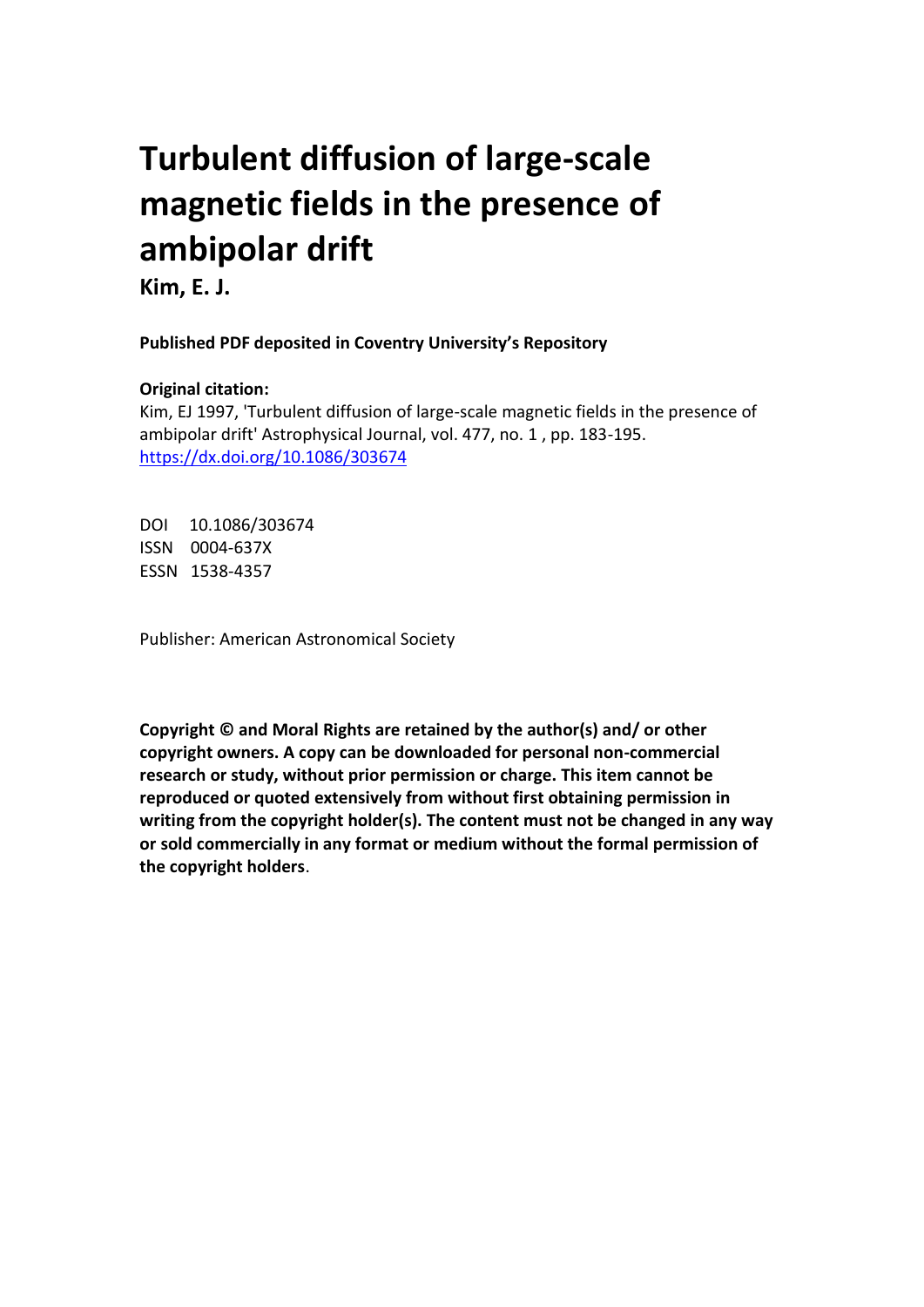## TURBULENT DIFFUSION OF MAGNETIC FIELDS IN WEAKLY IONIZED GAS

Eun-jin Kim and P. H. Diamond

Department of Physics, University of California at San Diego, 9500 Gilman Drive, La Jolla, CA 92093-0319 *Received 2002 April 10; accepted 2002 September 9; published 2002 September 19* 

## ABSTRACT

The diffusion of unidirectional magnetic fields by two-dimensional turbulent flows in a weakly ionized gas is studied. The fields here are orthogonal to the plane of fluid motion. This simple model arises in the context of the decay of the mean magnetic flux–to–mass ratio in the interstellar medium. When ions are strongly coupled to neutrals, the transport of a large-scale magnetic field is driven by both turbulent mixing and nonlinear, ambipolar drift. Using a standard homogeneous and Gaussian statistical model for turbulence, we show rigorously that a large-scale magnetic field can decay on turbulent mixing timescales when the field and neutral flow are strongly coupled. There is no enhancement of the decay rate by ambipolar diffusion. These results extend the Zeldovich theorem to encompass the regime of two-dimensional flows and orthogonal magnetic fields, recently considered by Zweibel. The limitation of the strong coupling approximation and its implications are discussed.

*Subject headings:* diffusion — ISM: magnetic fields — magnetic fields — turbulence

#### 1. INTRODUCTION

In the interstellar medium, where the bulk of fluid consists of neutral gas, magnetic fields appear to be constantly lost from the fluid—a phenomenon often referred to as ambipolar diffusion (Spitzer 1978). This is simply because magnetic fields move with (or are tied to) ionized gases while there is slippage between the motion of ionized and neutral gases. For parameter values typical of interstellar clouds, however, the ambipolar drift appears to be too slow (roughly by 2 orders of magnitude) to explain the large dispersion in the correlation between density and magnetic field strength (Zweibel 2002). This naturally motivates us to explore other transport processes. In particular, the interaction of nonlinear, ambipolar diffusion and turbulent advective mixing is a question of obvious relevance. In this Letter, we seek to examine the interplay of these two processes and to determine the bound on the turbulent transport of magnetic fields.

While it is well known that turbulent mixing leads to a rapid diffusion of passive scalar fields, this is no longer the case for the diffusion of even a weak magnetic field (far below equipartition) in a fully ionized gas (Cattaneo & Vainshtein 1991; Gruzinov & Diamond 1994) because of the back-reaction of the Lorentz force. In a weakly ionized gas, such as in the interstellar medium, the problem becomes more complicated since turbulent mixing also depends on the collision frequency between ions and neutrals as well as on the strength of magnetic fields. This is because in a weakly ionized gas, ions undergo the frictional damping due to collisions with neutrals, which effectively reduces the effect of the Lorentz force (or Alfvén waves). In fact, Kim (1997) demonstrated that in two spatial dimensions, the diffusion is still reduced below its kinematic value but that the critical strength of a large-scale magnetic field above which the diffusion is reduced can be larger [by a factor of  $(\nu_{i,n}\tau)^{1/2}$ , where  $\nu_{i-n}$  and  $\tau$  are the ion-neutral collision frequency and the correlation time of neutrals, respectively] as compared with what happens in the case of a fully ionized gas.

For simplicity, in this Letter, we consider the mixing of unidirectional magnetic fields by two-dimensional flows that are perpendicular to these fields. Note that this configuration is different from traditional two-dimensional MHD, in which the fields and flows are coplanar. To maintain this geometry,

it is necessary to make the strong coupling approximation (Spitzer 1978; Shu 1983; Zweibel 1988) by assuming that the drift between ions and neutrals is balanced by the Lorentz force on ions because of frequent ion-neutral collisions (frictional damping). Our work is the generalization of Zweibel (2002), who considered the diffusion of magnetic fields by highly idealized flows made up of an ensemble of hyperbolic stagnation points. Since it is not altogether clear how to relate these flows to realistic turbulence models, we take a statistical approach here and rigorously derive the diffusion rate by assuming a standard scenario of Gaussian and homogeneous turbulence. Note that it is possible that this simplified statistical model may fail when the nonlinear, ambipolar diffusion is dominant, in which case sharp frontlike structures are generated (Brandenburg & Zweibel 1994).

Under the strong coupling approximation, magnetic fields are advected passively by neutral flows and diffused by nonlinear ambipolar drift (in addition to the usual ohmic diffusion). Thus, in view of this nonlinear diffusion, one may naively expect that a large-scale magnetic field would decay at a rate that is significantly enhanced over the turbulent (kinematic) value. We show, however, that it is not the case because of strong fluctuations (see § 3). Specifically, in deriving a generalized Zeldovich theorem (which relates the macroscopic quantity [transport] to microscopic dissipation) for a weakly ionized gas in two-dimensional motion but containing magnetic fields orthogonal to the plane of motion, we show that the flux transport due to the advection by neutral flows has an upper bound given by a kinematic value while the nonlinear diffusion arising from ambipolar drift is insignificant. The remainder of the Letter is organized as follows. We present our model in § 2 and derive a diffusion rate in § 3. Section 4 contains the summary and discussion of the Letter.

#### 2. MODEL

In a weakly ionized gas with  $\rho \sim \rho_n \gg \rho_i$ ,  $\nu_{i} / \nu_{n-i}$  is large; i.e.,  $\nu_{i,n}/\nu_{n-i} = \rho_n/\rho_i \gg 1$ . Here  $\rho$ ,  $\rho_n$ , and  $\rho_i$  are the density of the bulk of fluid, neutrals, and ions, respectively, and  $v_{i,n}$  and  $\nu$ <sub>*i*</sub> are ion-neutral and neutral-ion collision frequencies, respectively. Infrequent neutral-ion collisions permit us to pre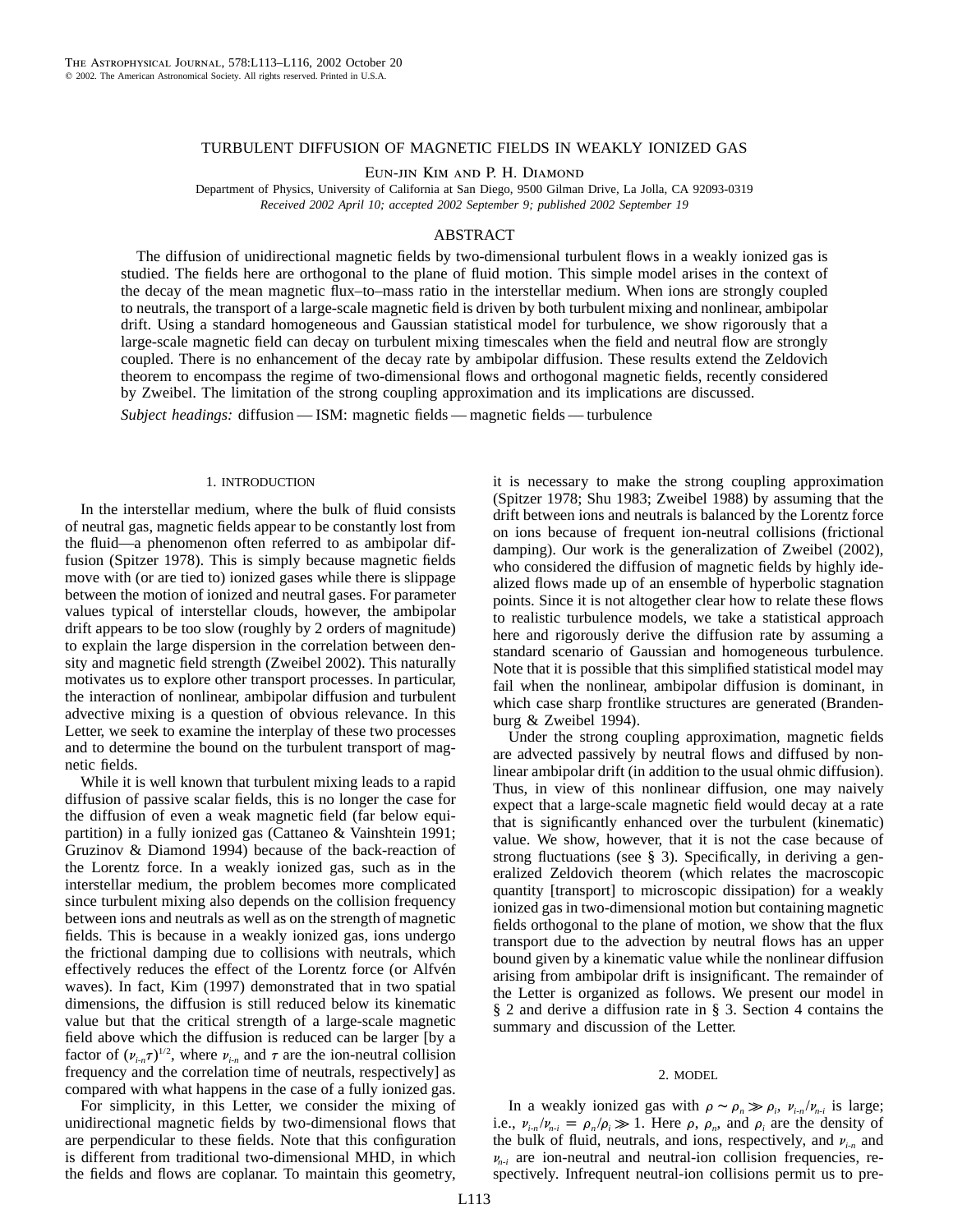scribe the motion of neutral gas, provided that

$$
\frac{B^2}{4\pi\rho_i} \frac{\nu_{i\cdot n}}{\nu_{n\cdot i}} \left( \approx v_A^2 \right) \ll v^2, \quad \tau \nu_{n\cdot i} \ll 1,
$$
 (1)

where  $v \sim v_n$  and  $\tau$  are the neutral velocity and correlation time, respectively, and  $v_A = B/(4\pi\rho)^{1/2}$  is the Alfven speed with respect to the bulk of the fluid (see Kim 1997). Given a neutral velocity, the ion velocity follows simply from the strong coupling approximation as  $v_i = v_n + [(\nabla \times B) \times B]/4\pi \rho_i v_{i,n}$ . Note here that the strong coupling approximation is valid when

$$
\nu_{i\text{-}n} > \tilde{\nu}_{A}, \tag{2} \quad + \mathcal{Q}^{\prime 2} \mathsf{V} \mathcal{Q}^{\prime}
$$

where  $\tilde{\nu}_A = kB/(4\pi\rho_i)^{1/2} = kv_A (v_{i-n}/v_{n-i})^{1/2}$  is the Alfvén frequency defined by using the density of the ion (cf. eq. [1]), with *k* being the wavenumber. When this condition is violated, as is likely to be case on small scales because of the high frequency of Alfvén waves, the drift between ion and neutral motions is no longer balanced by the Lorentz force, thereby requiring a self-consistent treatment of ion dynamics (Kim 1997).

We consider the mixing of unidirectional magnetic fields [say,  $\mathbf{B} = B(x, y)\hat{z}$  by incompressible neutral flows  $\mathbf{v}(x, y)$  in the *xy* plane perpendicular to these fields. That is, we treat the twodimensional motions of three-dimensional fields. Note that our problem is somewhat similar to that in the Goldreich-Sridhar model (Goldreich & Sridhar 1997), which also considers the perpendicular mixing of anisotropic structures. The evolution equation for the strength of the magnetic field in this geometry can be written in the following form (see also Zweibel 2002):

$$
(\partial_t + \mathbf{v} \cdot \nabla)Q = \alpha \nabla \cdot (Q^2 \nabla Q). \tag{3}
$$

Here  $Q \equiv B/\rho$ ,  $\alpha \equiv \rho/4\pi v_{n-i}$ , and the (small) ohmic diffusivity has been ignored. The second term on the left-hand side of equation (2) represents the advection by neutral flow, while the term on the right-hand side is the nonlinear diffusion by ambipolar drift. The ratio of the effects of these two can be measured by the ambipolar Reynolds number  $R_{AD} = v / / \lambda_T = (v^2 / v_A^2)(\tau_{\nu_{ni}})$ . Here  $v l = \eta_k$  is the kinematic diffusion rate, and  $\lambda_T = v_A^2 / v_{n-i}$  is ambipolar drift due to total magnetic fields. Note that  $R_{AD}$  can be larger or smaller than unity while still being consistent with equation (1). The question is then what the total diffusion rate is in the presence of these two (advection and ambipolar drift) effects. Would they act together to significantly enhance the diffusion rate over the kinematic value  $\eta_k$ ? To answer this question, we assume a Gaussian, homogeneous turbulence and evaluate the diffusion rate by using a quasilinear closure (for instance, see Moffatt 1978) in the next section. The observant reader is no doubt puzzled by the fact that equation (3) is two-dimensional. The motivation for this simplification is that turbulence with  $\mathbf{k} \cdot \mathbf{B}_0 \neq 0$  will bend magnetic field lines, resulting in its conversion to Alfvén waves and radiation along  $B_0$ . Such fluctuations are intrinsically less effective at transporting *Q* since much of their energy is expended on bending. However, flutelike eddies, with  $\mathbf{k} \cdot \mathbf{B}_0 = 0$ , are energetically favored for transport and also remain correlated with the flux tube being transported for a longer time. Thus, the incorporation of eddies with a finite wavenumber along  $B_0$ (i.e.,  $\mathbf{k} \cdot \mathbf{B}_0 \neq 0$ ) will reduce the transport of magnetic fields.

#### 3. DIFFUSION RATE

We employ the decomposition of *Q* into large-scale  $\langle Q \rangle$  and small-scale *Q*' components and assume that flows are on small scales ( $\langle v \rangle = 0$ ). The equations for  $\langle Q \rangle$  and  $Q'$  are then easily obtained as follows:

$$
\partial_t \langle Q \rangle + \nabla \cdot \langle vQ' \rangle = \alpha \nabla \cdot \langle Q^2 \nabla Q \rangle, \tag{4}
$$

$$
\partial_t Q' + \mathbf{v} \cdot \nabla \langle Q \rangle = \alpha \nabla \cdot \mathbf{F}, \tag{5}
$$

where

$$
F = (Q'^2 - \langle Q'^2 \rangle) \nabla \langle Q \rangle + 2Q' \langle Q \rangle \nabla \langle Q \rangle + \langle Q \rangle^2 \nabla Q' + Q'^2 \nabla Q' - \langle Q'^2 \nabla Q' \rangle + 2 \langle Q \rangle (Q' \nabla Q' - \langle Q' \nabla Q' \rangle).
$$

As can be seen from equation (4), the determination of the dif fusion rate requires the computation of the flux  $\Gamma_i = \langle v_i Q' \rangle$  and the cubic nonlinear term in *Q*. To compute the cubic nonlinear term, as well as other nonlinear terms that appear in the following analysis, we assume that the statistics of fluctuations are Gaussian and that the turbulence is homogeneous. Then

$$
\langle Q^2 \nabla Q \rangle = (\langle Q \rangle^2 + \langle Q'^2 \rangle) \nabla \langle Q \rangle.
$$
 (6)

On the other hand, the flux  $\Gamma$ <sub>i</sub> is evaluated by assuming stationary turbulence. We first multiply equation  $(5)$  by  $v_i$  and then take the average to obtain

$$
\Gamma_i = -\frac{\eta_k}{1 + \alpha \tau k_{\text{eff}}^2 \langle Q^2 \rangle} \partial_i \langle Q \rangle = -\frac{\eta_k}{1 + R_{\text{AD}}^{-1}} \partial_i \langle Q \rangle. \tag{7}
$$

Here  $\eta_k = \tau \langle v^2 \rangle/2 \approx v l$  is the kinematic diffusion rate;  $k_{\text{eff}} \approx$ 1/*l* is the inverse of the characteristic scale of fluctuating mag netic fields;  $R_{AD} = \eta_k / \lambda_T$ , where  $\lambda_T = (\langle v_A \rangle^2 + \langle v_A^2 \rangle)/v_{n-i}$ ; and  $\tau$  is the correlation time of fluctuating magnetic fields, which is assumed to be comparable to that of neutral velocity. Note that  $\lambda_T$  and  $R_{AD}$ , now defined in terms of averaged quantities, include both mean and fluctuating components. In deriving equation (7), we used  $\langle vQ'^2 \rangle = 0$  and  $\langle v_i v_j \rangle = \delta_{ij} \langle v^2 \rangle / 2$  by assuming an isotropic turbulence. Equation (7) states how much flux is transported from large to small scales, thereby leading to the decay of  $\langle 0 \rangle$ . Interestingly, the diffusion rate by advection,  $-\Gamma_i/\partial_i\langle Q \rangle$ , has an upper bound given by kinematic diffusion  $\eta_k$  and becomes smaller as  $R_{AD}$  decreases. This is because that ambipolar drift "renormalizes" the correlation time so as to reduce the transport. Thus, it is clear that the kinematic turbulent flux is an *upper bound* on  $\Gamma_i$ .

In the case of stationary turbulence, the flux transport is balanced by dissipation on small scales as

$$
\Gamma_i \partial_i \langle Q \rangle = -\alpha (\langle Q \rangle^2 + \langle Q'^2 \rangle) \langle (\partial_i Q')^2 \rangle = -\lambda_T \langle (\partial_i Q')^2 \rangle. \quad (8)
$$

This was obtained by multiplying equation (5) by *Q*' and then taking the average. Equation (8), together with equation (7), establishes the relation between small- and large-scale fields as

$$
\frac{\eta_k}{1+R_{AD}^{-1}}(\partial_i \langle Q \rangle)^2 = \lambda_T \langle (\partial_i Q')^2 \rangle.
$$
 (9)

Equation (9) is a generalized Zeldovich theorem for a weakly ionized, strongly coupled gas. It gives the relation between the mean field and its gradient and relates the mac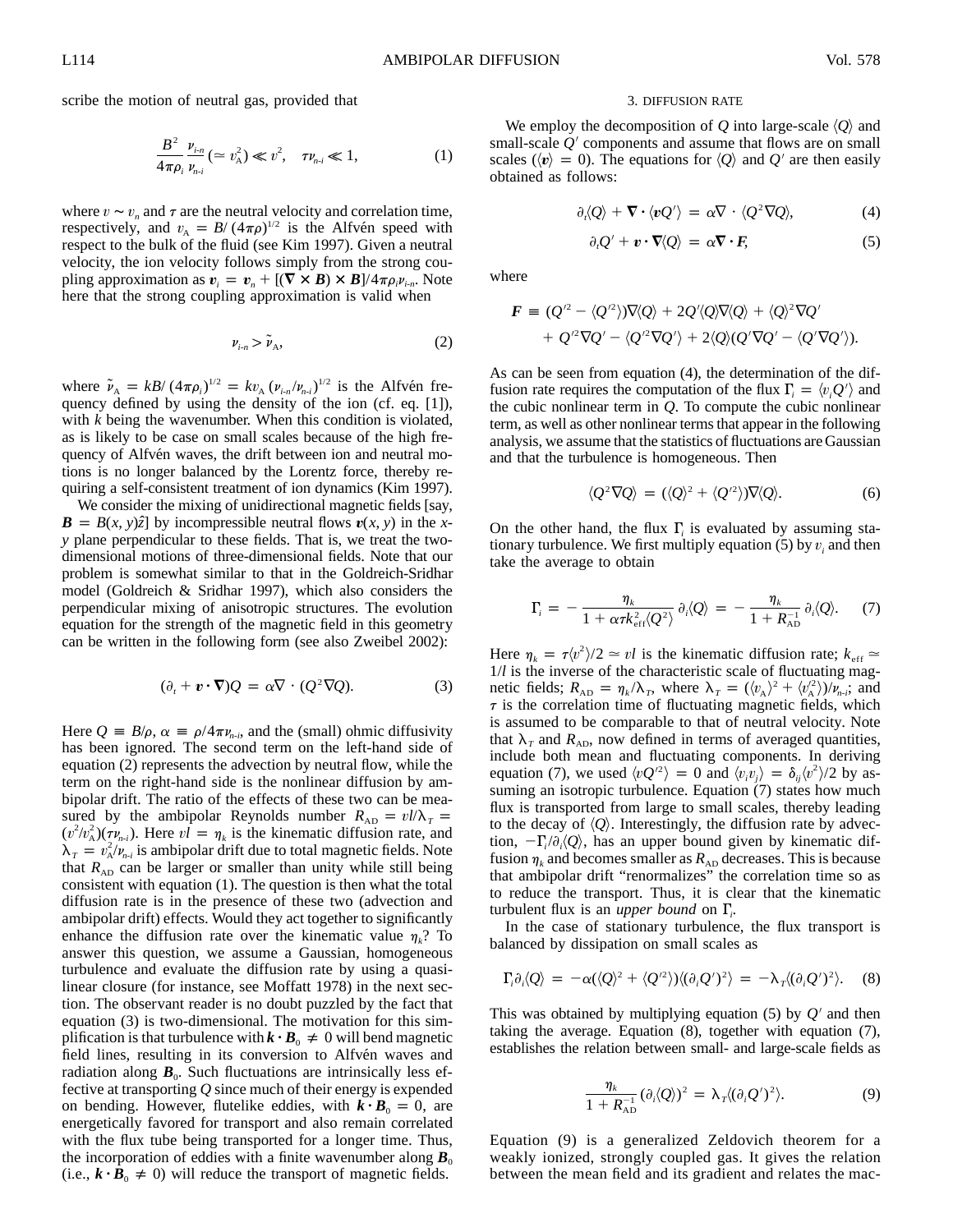drift by ohmic diffusion  $\eta$  ( $\lambda_T \rightarrow \eta$ ) and by taking  $R_{AD}^{1}$  = roscopic quantity (i.e., flux transport) to microscopic dissipation. Note that the original Zeldovich theorem in a fully ionized gas can be recovered by replacing the ambipolar 0, which gives  $\langle (\partial_i Q')^2 \rangle / (\partial_i Q) \rangle^2 = \eta_k / \eta = R_m$  ( $R_m$  is the magnetic Reynolds number). Of course, the situation discussed here is three-dimensional, with fields orthogonal to the plane of two-dimensional motion.

Finally, the (total) diffusion rate of  $\langle Q \rangle$  follows from equations  $(5)$ – $(7)$  and equation  $(9)$  as

$$
\eta_T = \frac{\eta_k}{1 + R_{AD}^{-1}} \left[ 1 + \frac{|\nabla \langle Q \rangle|^2}{\langle (\nabla Q')^2 \rangle} \right]. \tag{10}
$$

 $\eta_T$  by the renormalization of  $\tau$  (the term  $R_{AD}^{-1}$ ), and the second Given in this form,  $\eta$ <sub>*T*</sub> illustrates the two complementary effects of ambipolar drift on diffusion—the first is the reduction of is the enhancement of  $\eta_T$  by nonlinear diffusion (the second term in the square brackets). Due to the second effect, it is, in principle, possible that  $\eta_T \gg \eta_k$ . This, however, turns out to be very unlikely. To see this, we first estimate  $\eta_T$  in an interesting and more relevant case in which  $R_{AD} > 1$ .

When  $R_{AD} > 1$ , equation (9) leads to

$$
\frac{\langle (\nabla Q')^2 \rangle}{|\nabla Q||^2} \sim R_{AD}(>1),\tag{11}
$$

suggesting strong fluctuations. Equation (10) then becomes

$$
\eta_T \sim \eta_k. \tag{12}
$$

Thus,  $\eta_T$  approaches the kinematic value  $\eta_k$ . That is, the diffusion cannot exceed the kinematic rate because of strong fluctuations. Note that in this limit, the field is transported as an effectively passive scalar!

We now look at a less interesting limit,  $R_{AD} < 1$ , in which the effect of turbulence does not play an important role. Note that in this limit, the strong coupling approximation can easily break down. This can be seen by rewriting the validity condition for the strong coupling approximation (eq. [2]) as  $R_{AD} > 1/(\tau \nu_{in}).$ That is, the smaller  $R_{AD}$  (the stronger magnetic field), the easier it is to violate the strong coupling approximation. Thus, the results obtained in the limit  $R_{AD} \ll 1$  may not be consistent with this approximation. With this in mind, we reduce equation (9) to

$$
\frac{\langle (\nabla Q')^2 \rangle}{|\nabla Q|^{2}} \sim R_{AD}^{2}(<1),\tag{13}
$$

for  $R_{AD}$  < 1. Equation (13) indicates that to satisfy the stationarity condition (eq. [9]),  $\langle Q \rangle^2 > \langle Q'^2 \rangle$ . This follows because the dissipation due to ambipolar drift on small scales is too large to be balanced by flux transport. However, as noted previously, the strong coupling approximation (which leads to the nonlinear diffusion) is likely to be invalid on small scales, especially when magnetic fields are strong. What should happen on small scales is the propagation of Alfven waves rather than nonlinear diffusion. Alternatively put, when the full dynamics of ions is taken into account, stationary turbulence may still be possible even when  $\langle Q \rangle^2 > \langle Q'^2 \rangle$ . Now, the diffusion rate in this case  $(R<sub>AD</sub> < 1)$  follows from equations (10) and (13) as

$$
\eta_{T} \sim \eta_{k}/R_{AD} = \lambda_{T} \simeq \langle v_{A} \rangle^{2}/v_{n.i}.
$$
 (14)

This is a somewhat expected result in the sense that for small  $R_{AD}$ , the diffusion rate is set by the ambipolar drift. Our nontrivial result is the observation that in this case, the ambipolar drift due to fluctuating magnetic fields must be negligible in order to maintain stationarity.

#### 4. SUMMARY AND DISCUSSION

The problem of the transport of magnetic fields in the interstellar medium is studied by incorporating the effect of turbulence. Specifically, we consider the diffusion of unidirectional magnetic fields in the presence of two-dimensional, incompressible, turbulent (neutral) flows perpendicular to these magnetic fields, embedded in a weakly ionized gas. By assuming that the strong coupling approximation is valid on all scales, we compute the total diffusion rate of a large-scale magnetic field through a quasi-linear analysis. When the turbulence is homogeneous, stationary, and Gaussian, the diffusion rate  $\eta$ <sup>T</sup> is found to depend on  $R_{AD}$  and the level of fluctuations (see eq. [10]), with ambipolar drift playing two complementary roles (see § 3). In particular, when  $R_{AD} > 1$ ,  $\eta_T$  is shown to be at most of the order of the turbulent rate  $\eta_k = vl$ . In this case, the field is effectively a passive scalar. Interestingly, this suggests that even in the strong coupling regime, it is unlikely that magnetic fields will diffuse at a rate faster than the simple kinematic value, in spite of the nonlinear diffusion operator. In the opposite case ( $R_{AD}$  < 1), we demonstrated that  $\eta_T \approx \lambda_T$  as long as fluctuations are negligible compared with the mean field. Note, however, that this limit may not be consistent with the strong coupling approximation. Therefore, our result not only confirms the main point of Zweibel (2002) but also puts it on a simple, rigorous foundation.

over time, as one expects, since  $τ_{un} = Σ_n τ_n = Σ_n l_n/v_n = Σ_n (l_n/ε^{1/3}l_n^{1/3}) = (l_0^{2/3}/ε^{1/3}) [1/(1 α^{2/3})] ~ τ_0.$  Here *ε* is the energy dissipation rate, and  $l_n = \alpha l_{n-1}$  with  $\alpha \sim \frac{1}{2}$  was used. The results of this Letter are applicable to any system with a neutral population and a weak magnetic field, such that the strong coupling approximation ( $v_i = v_n + [(\nabla \times$  $\mathbf{B}$ ) ×  $\mathbf{B}$ ]/4 $\pi \rho$ , $\nu_{i,n}$ ) is valid. However, because of the assumed incompressibility of neutral flows, a more uniform loading of magnetic fields discussed in the Letter is basically due to the diffusion of magnetic fields in a constant density background. As the magnetic field diffuses while the density remains constant, the system progresses toward a state of more uniformly loaded magnetic fields. In the turbulent case with  $R_{AD} > 1$ , this mass-loading uniformization occurs by the turbulent cascade of magnetic energy (by diffusive mixing) to small scale, where it is eliminated by ohmic dissipation. This uniformization occurs in one large eddy turn-It is important to realize that the breakdown of flux freezing on small scales due to ohmic diffusion is critical to the uniformization of loading. Strictly speaking, our results cannot be directly applied to star-forming regions where the compressibility of flows and gravity are crucial. Nevertheless, our results imply that the ambipolar drift in the turbulent medium can make magnetically subcritical clouds supercritical and also that the turbulent mixing can uniformize the loading of magnetic field lines on a large eddy turnover timescale.

In the interstellar medium, the diffusion rate due to ambipolar